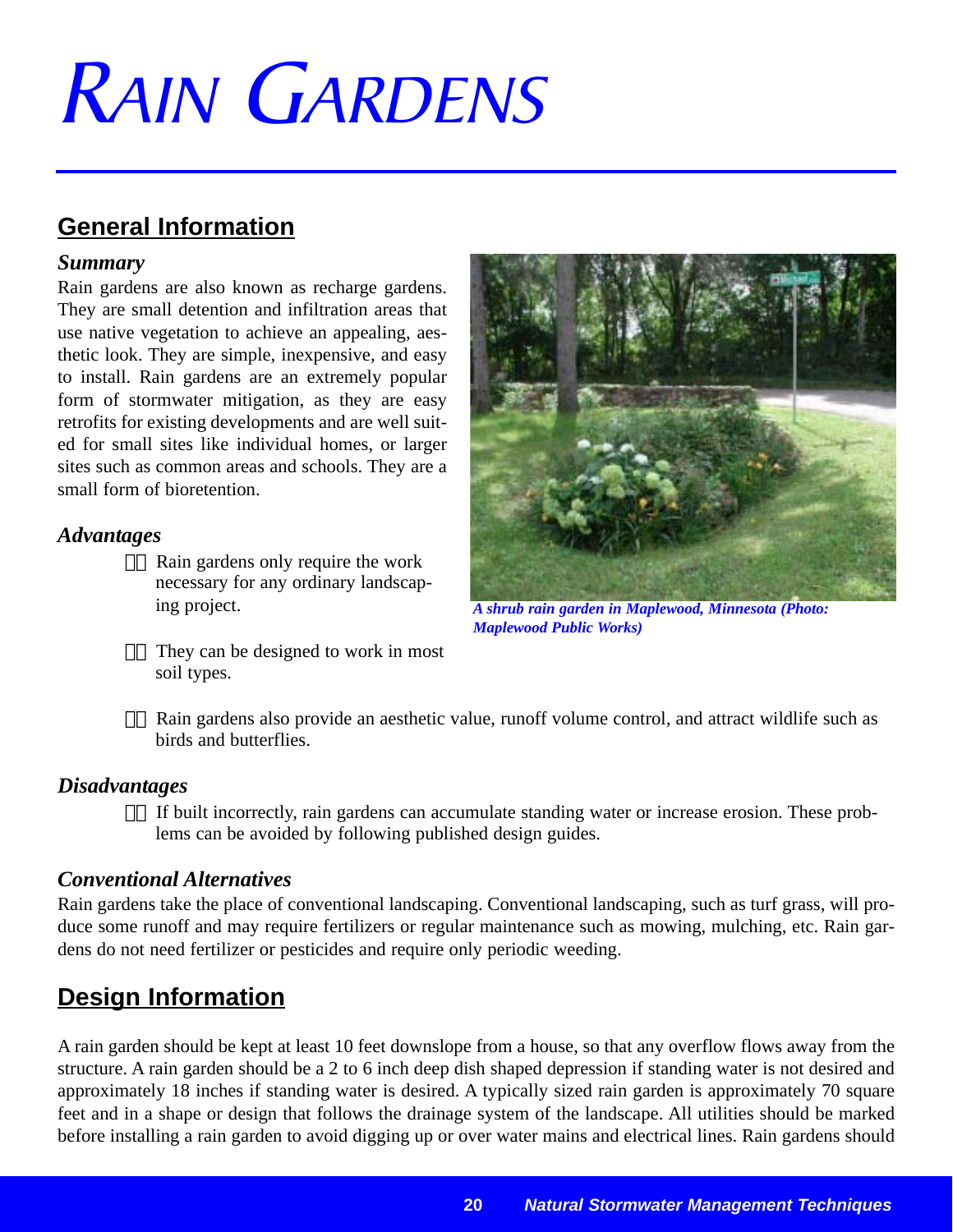not be built over or near septic drain fields. They do not need to be (and should not be) fertilized or exposed to pesticides. Additionally, avoid building gardens in right of way areas (e.g. phone lines, adjacent public roads) unless specific permission is received from the utility that owns the right of way.

#### *Uses in combination with other techniques*

Rain gardens are small stormwater mitigation areas, and can be used in connection with other individual soft path techniques. Rain barrels work well in conjunction with rain gardens.

#### *Cost*

Rain gardens can be very inexpensive or even free if you use plants that you already own. Designs can be found for free online, and the gardens can be dug and planted by homeowners with costs limited to time and the price of the desired vegetation. Costs can rise depending on the size of the project desired. Garden builders and designers can be hired, although costs vary by region, design, and contractor. Soil replacement, new vegetation and gravel drain outlets increase the price. Large rain gardens, with new plants, soil and gravel drain beds can cost as much as \$4000.21

#### *Runoff Reduction*

The amount of stormwater and pollutants that rain gardens can absorb depends on the size of the gardens and the plants used. Rain gardens have been found to be successful in reducing bacteria and 80-90% of heavy metals and other common pollutants. They reduce only small amounts of nitrogen, phosphorus, and salt. Designed properly they can substantially reduce stormwater runoff volume.

## **Specialized Information**

#### *Cold Climates*

Rain gardens planted with native vegetation are not substantially impacted by cold climates, but will have limited effect during the coldest months. Gardens with standing water will freeze over, and infiltration is reduced by frozen ground.



*Basic bioretention cross section, which would apply to rain gardens (Prince George's County, MD Bioretention Manual)*

#### *Soil Types*

Rain gardens can be built on both sandy and clay soils. The proper vegetation should be chosen for the soil type, although in many instances soil replacement or amendment is recommended, particularly in clay soils. Over time, native vegetation adapted to clay soils, such as prairie grass, will become established enough to uptake water and change the soil.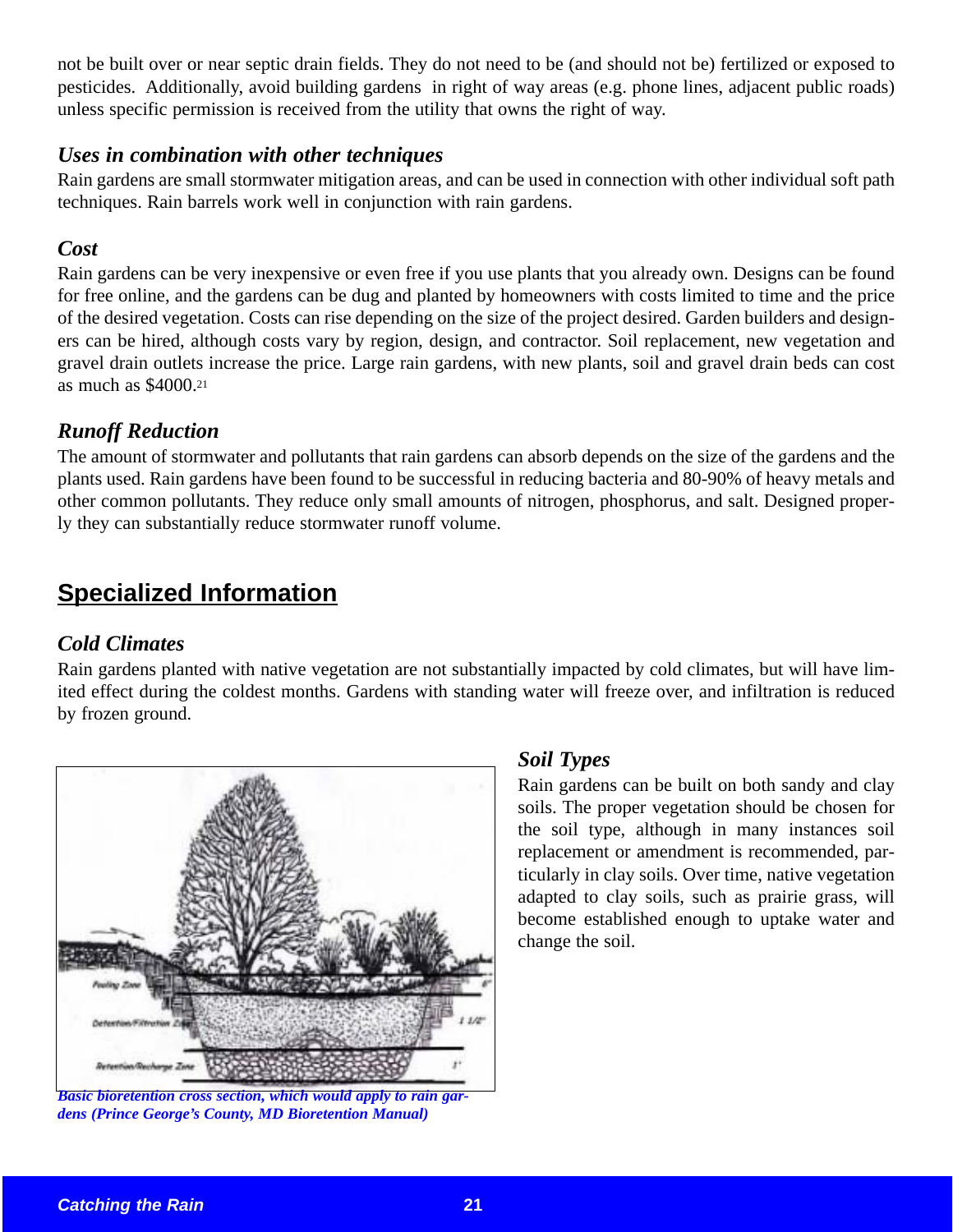## **Case Study - Maplewood, Minnesota**

The City of Maplewood, Minnesota, in the Twin Cities metropolitan area, has planted rain gardens and established programs that encourage homeowners to build their own gardens.

The idea to install neighborhood rain gardens arose when city officials found that planned street improvements would have required the construction of costly new storm sewers in an older neighborhood. The problem with the addition of new storm sewers was that they would have eventually emptied into Lake Phalen, a popular urban lake where urban water pollution is a concern. After intensive studies and community surveys, landscape solutions, such as rain gardens, were chosen to help mitigate future stormwater problems associated with the city's growth.

In 1996, the City of Maplewood partnered with the University of Minnesota Department of Landscape Architecture and the Ramsey Washington Metro Watershed District to implement the Birmingham Pilot rain garden project. Since then, Maplewood has implemented five other projects. Most recently, in the summer of 2003, the Gladstone South project resulted in the planting of over 100 private gardens and four neighborhood gardens.



*A typical rain garden below the soil (Painting by Ruth Zachary, permission to use by Rain Gardens of Western Michigan)*

These programs have all been voluntary. They are based around a series of educational efforts sponsored by the city, such as mailings, community meetings and focus groups. City engineers provided easy access to advice, and city staff visited sites to answer questions and give homeowners advice on designing and maintaining gardens. Organized planting days give participating community members access to a variety of garden designs, advice on the types of plants to use, and a chance to speak with master gardeners. All of these programs provide information to homeowners who are unfamiliar with rain gardens, and encourage the city's other communities to implement their own programs.

The program has been very suc-

cessful in reducing stormwater impacts. When an unusually large storm caused flooding in the area two years ago, no water was observed running from the rain garden project areas. Essentially, the decentralized stormwater project was able to handle the precipitation from an intense storm successfully. In addition to successfully controlling stormwater runoff, the project is cost effective. A conventional street repaving and storm water construction project would cost approximately 30 percent more than the rain garden projects. In addition to lower costs, improvements in surface water quality, neighborhood aesthetics, and citizen involvement were achieved. These would not have been realized with a conventional storm sewer system.